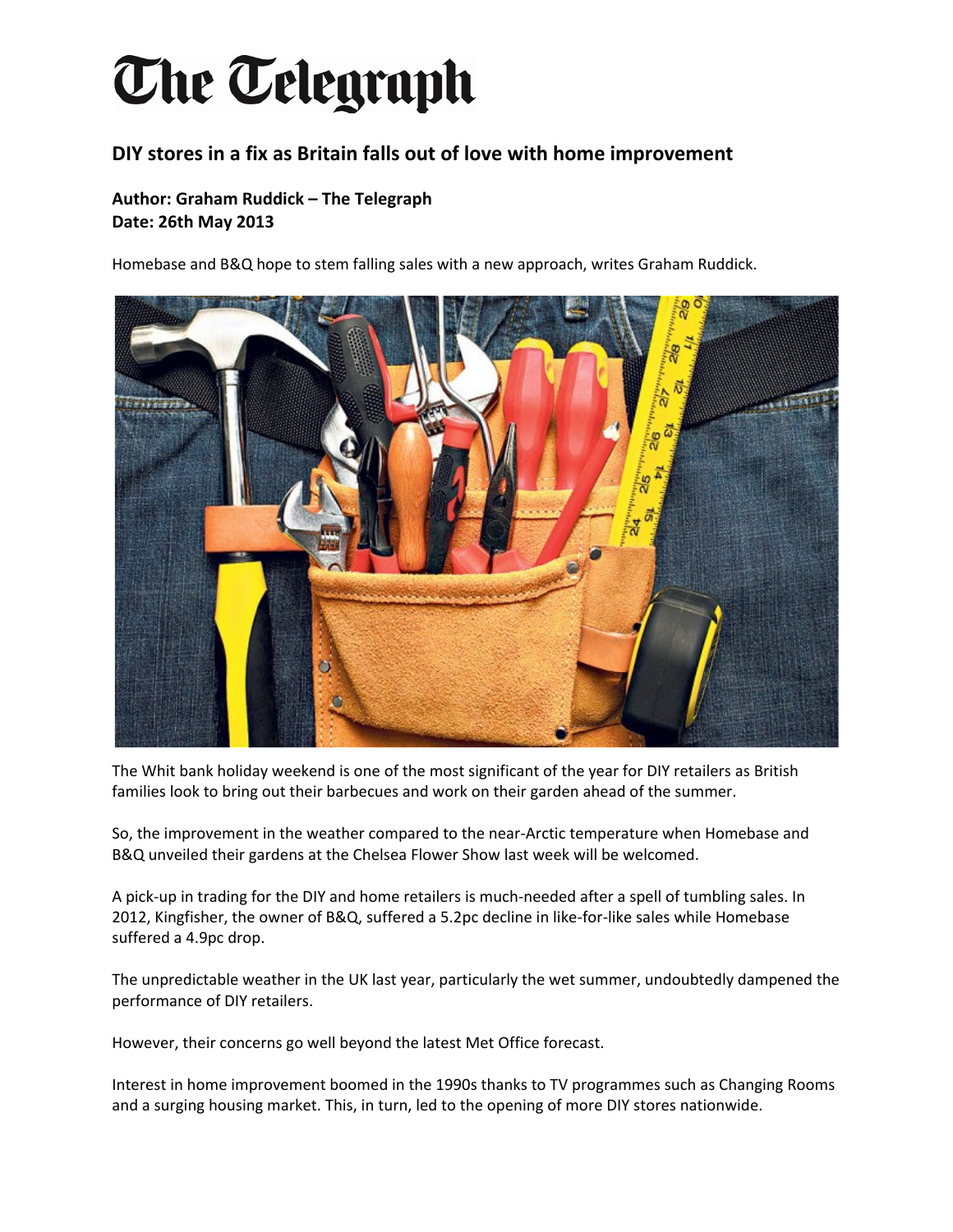## **The Telegraph**

Today, though, as B&Q nurses 358 stores and Homebase 336 stores amid falling sales, it appears as if there are too many DIY stores in Britain.

Kingfisher will update on trading for the past three months this week, and analysts are expecting another fall in sales. Credit Suisse has forecast that like-for-like sales will drop by 2pc for B&Q. Britain, it seems, may be falling out of love with DIY.

Kingfisher's latest slide is linked to cold and wet weather in February and March, including at Easter. This caused potential customers to stay at home and also postpone work on the garden.

However, without the disruption of the weather, there are signs that British interest in DIY has changed. Simon Irwin, analyst at Credit Suisse, said: "Apart from the influence of weather, datapoints in UK home/DIY have started to improve this year. We believe that ongoing government measures - Funding for Lending, Help to Buy – will lead to increasing house prices and housing transactions, and a desire to embark on home improvement.

"UK DIY demand has been in steady decline since 2005 and as demand recovers, we believe that the promotional climate, and margins, will recover faster than expected."

Part of the reason for this potential recovery in DIY sales is that it is from a lower base, but DIY retailers are also starting to adapt to a new world.

Last Friday, Homebase opened the latest version of its new-concept store in Battersea, south London. The store offers a glimpse of the potential future for DIY. Homebase has always leaned more towards homewares than rival B&Q, but the latest store represents a significant shift away from DIY.

Separate Habitat and Laura Ashley concessions have been introduced at the front of the store, carpets and curtains are being sold for the first time, large electronic screens have been introduced to illustrate products, and more space has been made available to demonstrate Homebase's built-in kitchens. This space has been found by Homebase cutting back on tools and construction products.

In the outside garden centre, the selling space for aggregates and bricks is smaller so the retailer can offer its plants to customers in a more accessible way. Homebase has broken its plants down into a "Grow your own Zone" and "Plant Zone" which makes it easier for customers to buy plants that they can drop straight into their own garden's borders.

"The days of reading up on seed planning for the summer campaign have gone for some people," explains Paul Loft, the managing director of Homebase.

Perhaps the most striking change in the store revamp, however, is the introduction of a decorating zone. This area includes home magazines, books, touchscreen computers, wallpaper samples, mood boards and a table and chairs for customers to spend time considering how they want their home to look.

Customers will also be able to book appointments with City & Guilds-trained decorating consultants to discuss their plans to transform their homes.